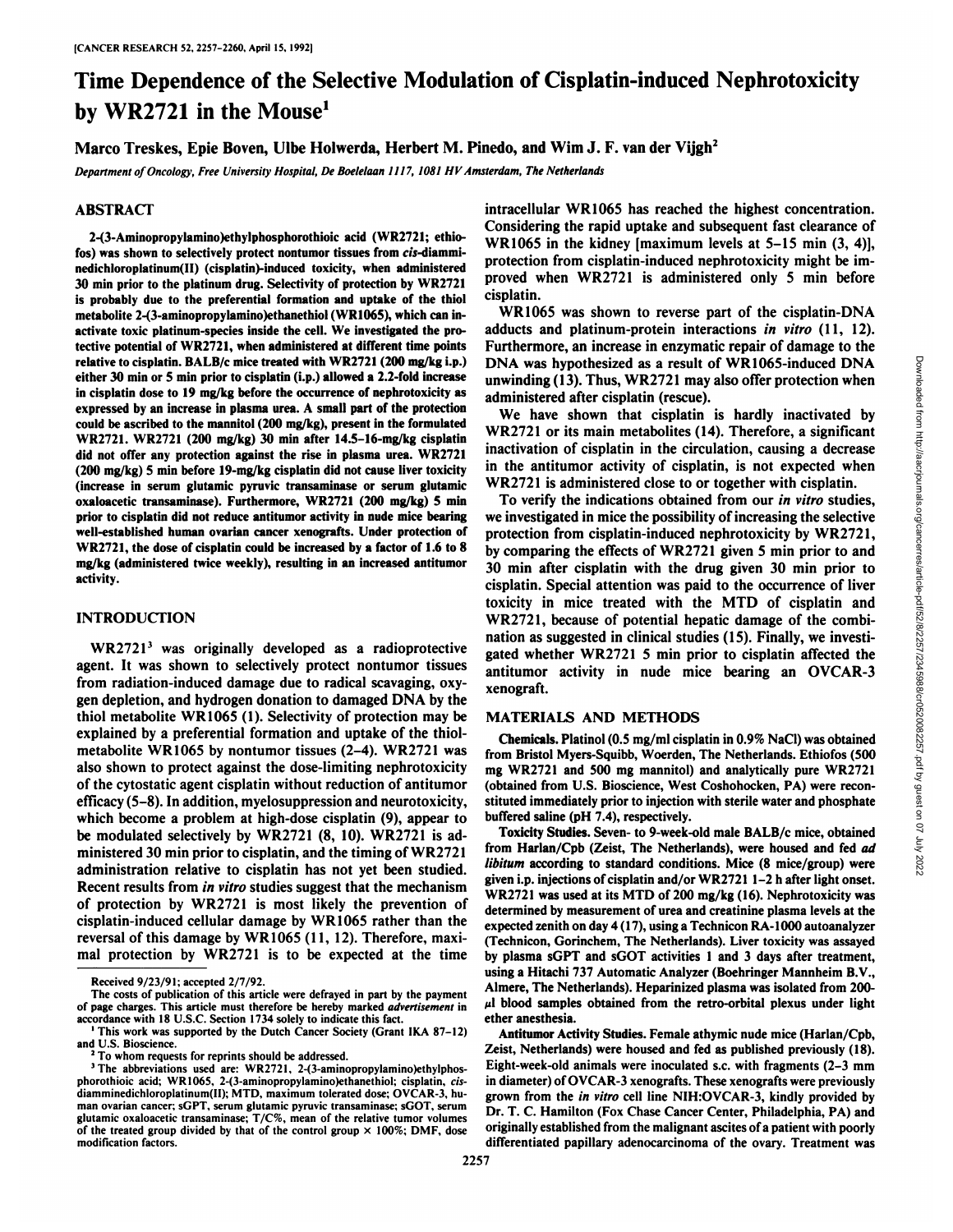started at the time tumors had reached a size of approximately 150 mm<sup>3</sup>. Mice (6 mice/group, 2 tumors/mouse) were given injections at days 0 and 7 with cisplatin i.v. at a standard dose of 5 mg/kg  $(18)$  with and without 200 mg/kg WR2721 i.p. and with the higher MTD of cisplatin and WR2721 200 mg/kg i.p.. This MTD, allowing 10% weight loss, was determined in non-tumor-bearing nude mice (3 mice/group). Tumor volume (length  $\times$  width  $\times$  height  $\times$  0.5, expressed in mm<sup>3</sup>) was measured weekly with slide calipers by the same observer. For evalua tion of treatment efficacy, tumor volumes were calculated relative to the volume at the start of treatment. The T/C% and the gain in tumor doubling time  $(t<sub>D</sub>)$  of the treated group:

Specific growth delay = 
$$
\frac{(t_{\text{D, treated}} - t_{\text{D, control}})}{(t_{\text{D, control}})}
$$

were used to express antitumor effects.

Statistics. Results were validated with both Student's t test ( $P \leq$ 0.05) and Wilcoxon's rank test (double sided,  $2\alpha \le 0.05$ ).

#### **RESULTS**

Toxicity Studies. The protective potential of 200-mg/kg WR2721 30 min prior to cisplatin was compared to that of a similar dose of WR2721 5 min prior to or 30 min after cisplatin. As depicted in Table 1, cisplatin-induced nephrotoxicity was greatly reduced by both WR2721 given 30 min prior to and 5 min prior to cisplatin. The dose of cisplatin could be increased from 8 mg/kg to 19-22 mg/kg before nephrotoxicity occurred; 200-mg/kg WR2721 administered 30 min after cisplatin did not show any protection at dose levels of 14.5-16 mg/kg. Cisplatin-induced nephrotoxicity became clear by an increase in mean plasma urea levels at day 4 (Table 1), while mean plasma creatinine levels were hardly changed at that time (results not shown). The number of mice with a greater than 2 fold increase in plasma urea level correlated well with lethality at day 7, while such a correlation was poor for plasma creatinine levels (Table 1). Two deaths occurred in both the WR2721 30 min prior to and the WR2721 5 min prior to  $16-mg/kg$  cisplatin groups that were probably stress-related, inasmuch as these deaths occurred within 24 h after treatment and an increase in plasma urea levels was not observed in these groups. There were no deaths in the WR2721 30 min prior to the 19-mg/kg cisplatin-treated group and only one animal, with a >2-fold increase in plasma urea, died in the WR2721 5 min prior to the 19-mg/kg cisplatin-treated group.

Formulated ethiofos contains an equivalent amount of man-

Table 2 sGPT and sGOT activities (IU/liter) in plasma of BALB/c mice ( $n = 8$ ) *treated with 200-mg/kg WR272I 5 min prior to 19-mg/kg cisplatin as compared to untreated mice*

|                  | Day 1       |              | Day 3       |             |  |
|------------------|-------------|--------------|-------------|-------------|--|
|                  | sGPT        | sGOT         | sGPT        | sGOT        |  |
| Control          | $39 \pm 33$ | $91 \pm 63$  | $44 \pm 55$ | $69 \pm 35$ |  |
| WR2721/cisplatin | $55 \pm 17$ | $105 \pm 52$ | $43 \pm 14$ | $70 \pm 21$ |  |

nitol which, together with the injected saline (0.9 ml at a high dose of cisplatin), may offer some protection from cisplatininduced nephrotoxicity. Therefore, another group of mice was treated with 200 mg/kg of analytically pure WR2721 5 min prior to cisplatin. Although the mean plasma urea level of the WR2721 (analytically pure) prior to the 19-mg/kg cisplatintreated group did not significantly differ from the WR2721 (ethiofos) prior to the 19-mg/kg cisplatin-treated group, 3 mice first compared to one (which died) in the latter. With WR2721 (analytically pure) 5 min prior to 16-mg/kg cisplatin, no neph rotoxicity was observed comparable to the mannitol-containing formulation. Thus, mannitol may have slightly added to the protective effect of WR2721 as formulated ethiofos.

In mice treated with 200-mg/kg WR2721 (ethiofos) 5 min prior to 19-mg/kg cisplatin, liver toxicity was analyzed. No significant increase of sGPT or sGOT activity in plasma was observed compared to untreated mice either 1 or 3 days after treatment (Table 2).

suffered from severe nephrotoxicity (of which 2 died) in the<br>first compared to one (which died) in the latter. With WR2721<br>(analytically pure) 5 min prior to 16-mg/kg cisplatin, no neph-<br>rotoxicity was observed comparable Antitumor Activity Studies. With 200-mg/kg WR2721 either 30 min or5 min prior to cisplatin, the weekly (twice) MTD of cisplatin, causing a mean 10% decrease in body weight of nontumor-bearing nude mice, increased from 5 mg/kg i.v. by a factor of 1.6 to 8 mg/kg i.v. The  $-5$ -min interval was as protective as the  $-30$ -min interval, which had already been demonstrated not to interfere with the antitumor activity of cisplatin (5-8). Therefore, we determined the antitumor activity for the  $-5$ -min interval. WR2721 by itself did not affect tumor growth (Fig. 1). At the standard 5-mg/kg dose of cisplatin, WR2721 5 min prior to cisplatin did not affect the antitumor activity. T/C% at the time of minimal tumor size did not differ significantly among the groups receiving cisplatin either with or without WR2721 (Table 3). Although the specific growth delay was slightly lower for the cisplatin 5 mg/kg  $+$  WR2721 group (8.0) compared to the cisplatin 5-mg/kg group (9.2), the difference in mean tumor volume between the groups at day 49

Table 1 Modulation of cisplatin-induced nephrotoxicity in BALB/c mice  $(n = 8)$  by WR2721 (200 mg/kg i.p.) at 30 min before, 5 min before, or 30 min after cisplatin *as measured by plasma urea levels (mm) at day 4*

|                                                               | Cisplatin dose (mg/kg)     |                        |                          |                               |                                |                                |                                |                               |                                 |
|---------------------------------------------------------------|----------------------------|------------------------|--------------------------|-------------------------------|--------------------------------|--------------------------------|--------------------------------|-------------------------------|---------------------------------|
|                                                               |                            | 8.5                    | 10                       | 11.5                          | 13                             | 14.5                           | 16                             | 19                            | 22                              |
| <b>No WR2721</b>                                              | $9.0 \pm 1.8$<br>$0/0/0^d$ | $6.3 \pm 0.6$<br>0/0/0 | $20.4 \pm 22.4$<br>2/0/2 | $19.4 \pm 9.0^{a,b}$<br>4/1/1 | $35.8 \pm 26.6^{a,b}$<br>4/1/4 | $21.4 \pm 14.0^{a,b}$<br>4/2/5 | $42.7 \pm 27.8^{a,b}$<br>6/2/7 | NM <sup>c</sup>               | <b>NM</b>                       |
| WR2721 30 min before<br>$cisplatin + mannitol$                | $9.0 \pm 0.4$<br>0/0/0     | <b>NM</b>              | <b>NM</b>                | $8.1 \pm 1.5$<br>0/0/0        | $7.4 \pm 5.3$<br>1/0/0         | $6.2 \pm 1.0$<br>0/0/0         | $6.0 \pm 1.6$<br>0/0/2         | $5.8 \pm 1.6$<br>0/0/0        | $14.7 \pm 6.6^{\circ}$<br>4/0/5 |
| WR2721 5 min before cis-<br>$platin + mannitol$               | $9.0 \pm 0.4$<br>0/0/0     | <b>NM</b>              | <b>NM</b>                | NM                            | <b>NM</b>                      | $8.0 \pm 1.9$<br>0/0/0         | $7.5 \pm 1.0$<br>0/0/2         | $10.6 \pm 7.6$<br>1/0/1       | $13.9 \pm 9.5$<br>2/2/1         |
| WR2721 5 min before cis-<br>platin - mannitol                 | $9.0 \pm 2.0$<br>0/0/0     | <b>NM</b>              | <b>NM</b>                | <b>NM</b>                     | <b>NM</b>                      | <b>NM</b>                      | $7.2 \pm 1.2$<br>0/0/0         | $17.5 \pm 8.1^{a,b}$<br>3/0/2 | <b>NM</b>                       |
| WR2721 30 min after cis-<br>$\mathbf{platin} + \mathbf{mann}$ | $9.0 \pm 0.4$<br>0/0/0     | <b>NM</b>              | <b>NM</b>                | <b>NM</b>                     | <b>NM</b>                      | $45.7 \pm 34.5^{a,b}$<br>5/3/3 | $55.9 \pm 22.9^{a,b}$<br>7/2/5 | <b>NM</b>                     | <b>NM</b>                       |

*" Significantly different from control(Student's i test, p ^ 0.05).*

<sup>b</sup> Significantly different from control (Wilcoxon's rank test, double sided,  $2\alpha \le 0.05$ ).

 $^c$  NM. not measured.

<sup>d</sup> Number of mice: with plasma urea > 2 × control/with plasma creatinine > 2 × control/dead at day 7.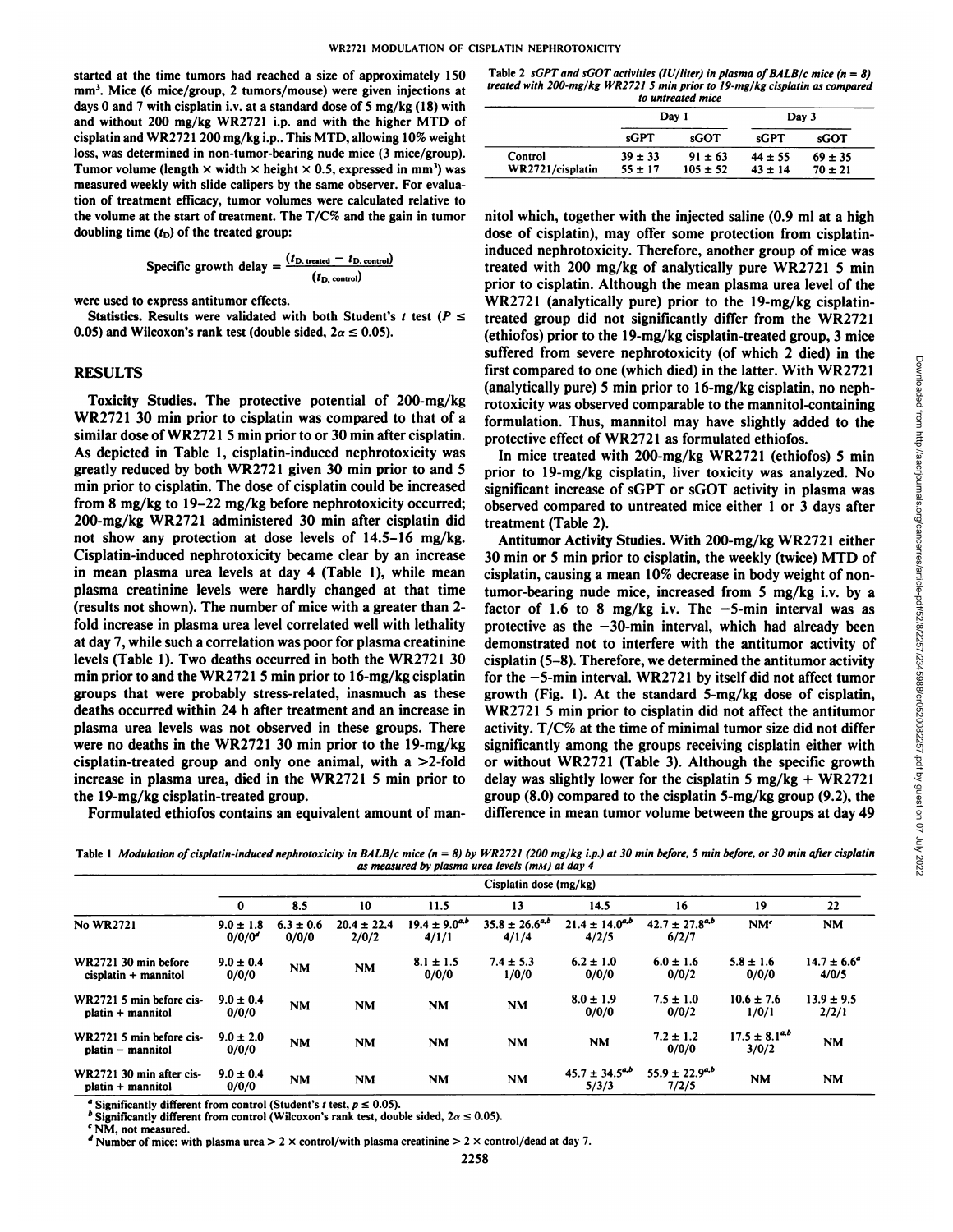

time (days)

Fig. l. Relative volumes of well established s.e. OVCAR-3 xenografts grown in female nude mice after 5-mg/kg (twice weekly) cisplatin alone  $(\nabla)$  and in combination with 200-mg/kg WR2721 5 min prior to the platinum drug ( $\Delta$ ) or 200-mg/kg WR2721 5 min prior to an equitoxic dose of 8-mg/kg cisplatin (twice weekly)  $(\blacksquare)$  in comparison to untreated (O) and WR2721-treated (+) mice.

was not statistically significant. At the higher weekly (twice) dose of 8-mg/kg cisplatin with WR2721 protection (5 min prior to cisplatin), a significant decrease in  $T/C\%$  (day 29) was achieved compared to the 5-mg/kg cisplatin treatment without protection (Table 3; Fig. 1). Specific growth delay also in creased, but the difference in mean tumor size between these groups at day 49 was statistically not significant.

# DISCUSSION

These studies present data on the protective potential of WR2721 when administered 5 min before or 30 min after cisplatin as compared to the usual administration of 30 min before cisplatin. The dependence of time for the protection of cisplatin-induced toxicities by WR2721 has not been questioned before. Recent in vitro results (11, 12, 14) from our group together with (tissue) kinetics of WR2721 and its metabolites (3, 4) prompted us to perform such a study.

Cisplatin caused nephrotoxicity in BALB/c mice at doses of 10 mg/kg or higher. WR2721 was equally active in protecting mice from cisplatin-induced nephrotoxicity, when administered either 30 min or 5 min before cisplatin. Due to the large interindividual variation in plasma urea levels, statistical differences are not readily achieved in these relatively small groups, when nephrotoxicity becomes evident. Therefore, precise DMF, es pecially with the rather large increases in dose, are hard to establish. On basis of a "no-toxicity criterium," cisplatin dose could be increased from 8.5 to 19 mg/kg (DMF  $= 2.2$ ) with WR2721 administered 30 min prior to cisplatin and from 8.5 to 16 mg/kg (DMF = 1.9) with WR2721 administered 5 min prior to cisplatin. However, the conclusion that protection is higher for the  $-30$ -min interval may not be drawn from these DMFs, which is demonstrated by the lower toxicity at 22-mg/ kg cisplatin for the  $-5$ -min interval compared to the  $-30$ -min interval. Our hypothesis, based on in vitro results (11, 12, 14) and tissue kinetics of WR1065 (3,4), that WR2721 5 min prior to cisplatin might offer better protection as compared to a time interval of  $-30$  min, was not confirmed. This shows that in *vitro test systems can be ofgreat help in understanding the* molecular actions of drugs, but care should be taken when extrapolating to the complicated in vivo situation. In our mouse studies, cisplatin was administered as a bolus injection, causing excessive damage to the kidney over a short period of time as was shown by the lack of protection by WR2721 administered

30 min after the cisplatin injection. In a clinical setting, where cisplatin is usually administered as a continuous infusion over several h, damage will be inflicted over a longer period of time. Therefore, the administration of WR2721 just before a shortterm cisplatin infusion (of a few h) may still improve its protec tive potential compared to a delay between the WR2721 and cisplatin infusion. At least, protection is not expected to decrease.

The DMF of 2.2 for the  $-30$ -min interval is slightly larger than found in previous studies in mice with WR2721 30 min prior to cisplatin (5-7). An explanation might be the differences in the strain of mice used. Also, the formulated WR2721 contains an equal amount of mannitol, which is known, at a high dose (3 g/kg), to offer some protection from cisplatininduced nephrotoxicity in rats (19). In a phase I study, an enhanced protection from cisplatin-induced nephrotoxicity was alone (20). Indeed, mice appeared to be somewhat less protected from cisplatin-induced nephrotoxicity if WR2721 was admin istered without mannitol.

observed with WR2721 + mannitol as compared to WR2721<br>alone (200, lindeed, mice appeared to be somewhat less protected<br>from cisplatin-induced nephrotoxicity if WR2721 was administered<br>from cisplatin-induced nephrotoxicity Protection from cisplatin-induced nephrotoxicity was totally absent, when WR2721 was administered 30 min after 14.5-16 mg/kg cisplatin. Although care must be taken when extrapolat ing in vitro results to the in vivo level, these results support our hypothesis (11, 12) that prevention of the platination of macromolecules by WR1065 (and mixed disulfides?) is the main mechanism of protection. Reversal of damage by WR1065 (11, 12) and increased enzymatic DNA repair (13) do notappear to be major mechanisms of protection from cisplatin-induced nephrotoxicity. The lack of protection by WR2721 30 min after 14.5-16-mg/kg cisplatin suggests that most of the damage to the kidney is exerted within 30 min after the administration of cisplatin.

Mice treated with 200-mg/kg WR2721 5 min prior to 19 mg/kg cisplatin did not show an increase in sGOT and sGPT levels at 1 or 3 days after treatment. Thus, toxicity to the liver of this combination, as suggested by clinical findings (15), was not demonstrated in this study.

WR2721 (200 mg/kg) 5 min prior to a standard weekly dose of 5 mg/kg did not compromise the reduction of OVCAR-3 tumor growth in nude mice. This is in excellent agreement with our expectations based on the relatively low reaction rates of cisplatin with WR2721 and its main metabolites (14), and we do not expect the administration of WR2721 immediately preceding the cisplatin infusion to reduce antitumor activity in the clinic. With WR2721 (either 30 min or 5 min before cisplatin), the MTD of cisplatin could be increased by a factor of 1.6 to 8 mg/kg. Again the  $-5$ -min interval was equal to the  $-30$ -min interval in its protective capacity. The DMF (1.6) is slightly smaller than those obtained in the nephrotoxicity stud ies (1.9-2.2). This again may be explained by differences be tween mouse strains, but also by the criteria defined for MTD, *i.e., increase in plasma urea versus weight loss. With the 1.6-*

Table 3 Antitumor activity of cisplatin with or without WR2721 (5 min prior to *cisplatin)*

| Cisplatin dose<br>(mg/kg) | WR2721 dose<br>(mg/kg) | $T/C^{a}$ (%) | $t_D$ (days) | SGD |  |  |
|---------------------------|------------------------|---------------|--------------|-----|--|--|
|                           | U                      | 100           | 4.8          |     |  |  |
|                           |                        | 2.5           | 49.0         | 9.2 |  |  |
|                           | 200                    | 2.7           | 43.4         | 8.0 |  |  |
|                           | 200                    | 1.4           | 62.6         | 12  |  |  |

<sup>&</sup>lt;sup>*a*</sup> Mean *tumor volume* of *the treated group versus* control at day 29;  $t<sub>D</sub>$ , *tumor* doubling time; SGD, specific growth delay.